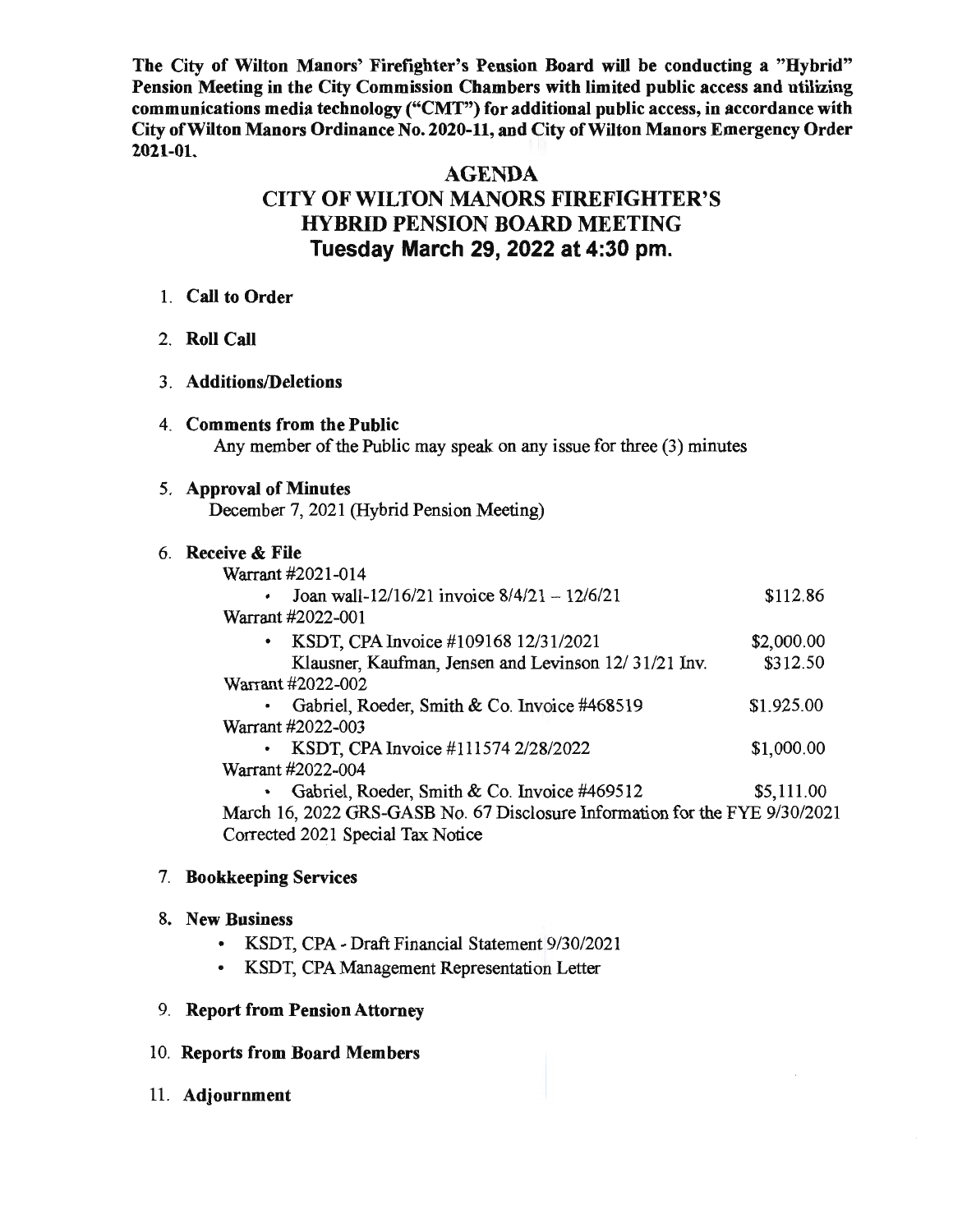### \*The Public may participate in the meeting in several ways:

1. Videoconference - the meeting will be hosted online using Zoom. The public may join the meeting online by selecting "join meeting" and entering the meeting number of 916 4353 4394 Passcode:719791 Attendees should visit Zoom and test their connections in advance of the meeting. 2. The public may also provide input in advance that will be entered into the record at the beginning of the meeting. Such input must be submitted in writing in advance of the meeting by email to ihoekstra@wiltonmanors.com. If you desire for your written comments to be read into the record during

the meeting, please indicate so and limit them to 300 words. Written comments in excess of 300 words will be entered into the meeting record and distributed to the Board before the start of the meeting. For questions regarding public comment or connecting to the electronic meeting contact Judith Hoekstra, Administrative Assistant, jhoekstra@wiltonmanors.com.

### *Zoom Information:*

Topic: Fire and Pension Board of Trustees Meetings Time: This is a recurring meeting Meet anytime

### Join Zoom Meeting

https://wiltonmanors.zoom.us/j/91643534394?pwd=Vng0WGdzNXIVcU9rdUdMMHNtallqdz09

Meeting ID: 916 4353 4394

Passcode: 719791

One tap mobile

+13017158592,91643534394# US (Washington DC) +13126266799, 91643534394# US (Chicago)

### Dial by your location

- +1 301 715 8592 US (Washington DC)
- $+1$  312 626 6799 US (Chicago)
- +1 929 205 6099 US (New York)
- +1 253 215 8782 US (Tacoma)
- + 1 346 248 7799 US (Houston)
- +1 669 900 6833 US (San Jose)
- 877 853 5247 US Toll-free
- 888 788 0099 US Toll-free
- 833 548 0276 US Toll-free
- 833 548 0282 US Toll-free

### Meeting ID: 916 4353 4394

Find your local number. https://wiltonmanors.zoom.us/u/kdp4kXRfrG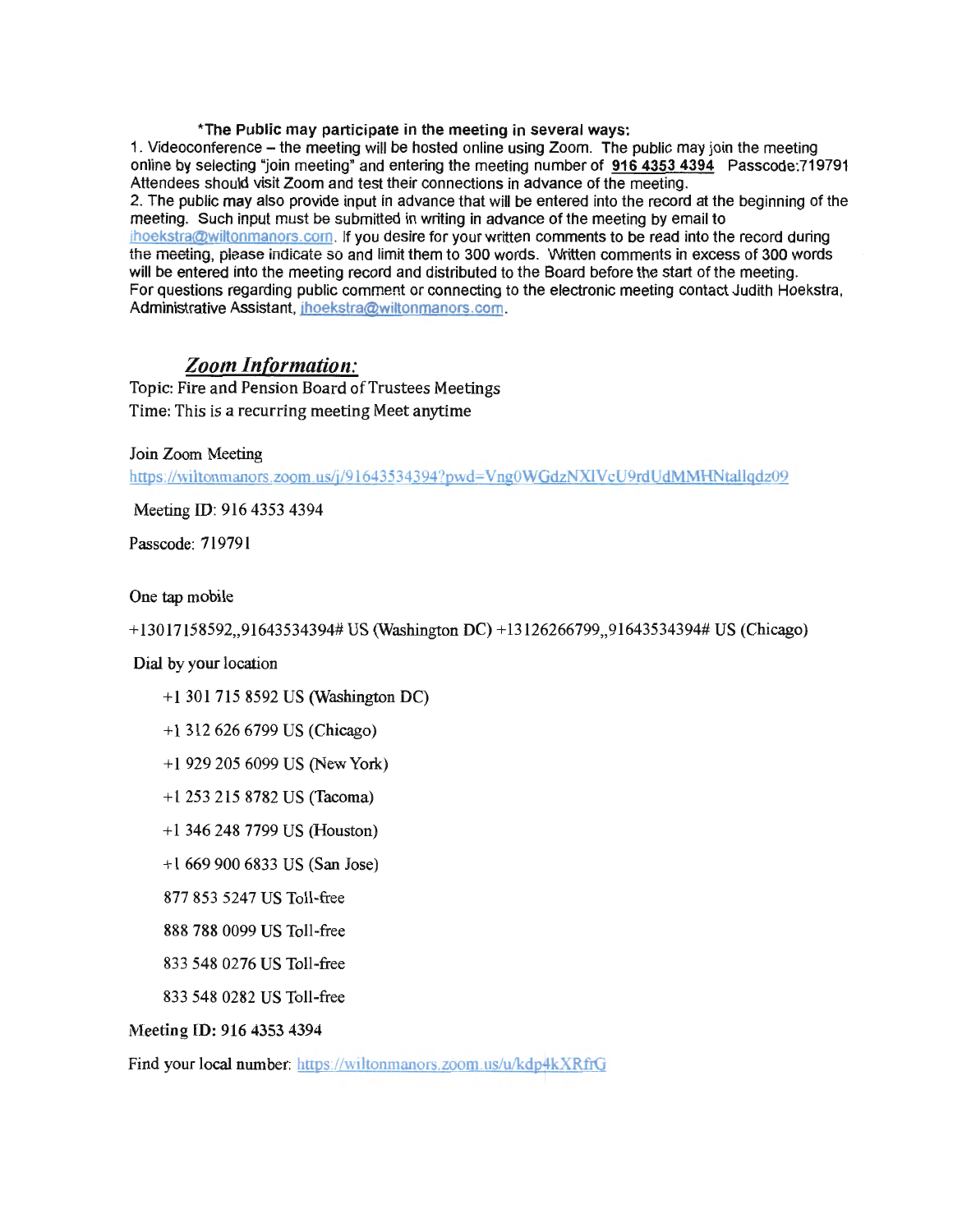# **Wilton Manors Fire Hybrid Pension Board Meeting Minutes for December 7, 2021**

### **Call to Order**

Chairman Rothe called the Firefighter Pension Meeting to order at 4:30 pm

### **Roll Call**

| Archacki       | in attendance at meeting     |
|----------------|------------------------------|
| Kalis          | in attendance at meeting     |
| Keefe          | Virtually present at meeting |
| Ridout         | Virtually present at meeting |
| Chairman Rothe | in attendance at meeting     |

### **Others Present**

Adam Levinson, Attorney - Virtually present Pennie Zuercher, Finance Director

### **Additions/Deletions**

### **Comments from the Public**

Any member of the Public may speak on any issue for three (3) minutes

### **Approval of Minutes**

September 7, 2021 (Hybrid Pension Meeting) Trustee Archacki made a motion to approve the minutes of September 7, 2021, seconded by Trustee Keefe. Approved Unanimously

### **Receive & File**

| Warrant #2021-010                                                       |             |
|-------------------------------------------------------------------------|-------------|
| Judith A. Hoekstra<br>$\bullet$                                         | \$200.00    |
| Warrant #2021-011                                                       |             |
| Gabriel, Roeder, Smith & Co. Invoice #464323                            | \$3,300.00  |
| Warrant #2021-012                                                       |             |
| • KSDT, CPA Invoice #106010 9/30/2021                                   | \$500.00    |
| Warrant #2021-013                                                       |             |
| Gabriel, Roeder, Smith & Co. Invoice #464323                            | \$1,900.00  |
| Klausner, Kaufman, Jensen and Levinson August 31, 2021 Invoice          |             |
| Klausner, Kaufman, Jensen and Levinson September 30, 2021 Invoice       | 0           |
| October 6, 2021 letter – Re: Premium Tax Distribution                   | \$94,262.84 |
| October 14, 2021 – GRS GASB No. 68 Disclosure Information for Reporting |             |
| Year Ending September 30. 2021                                          |             |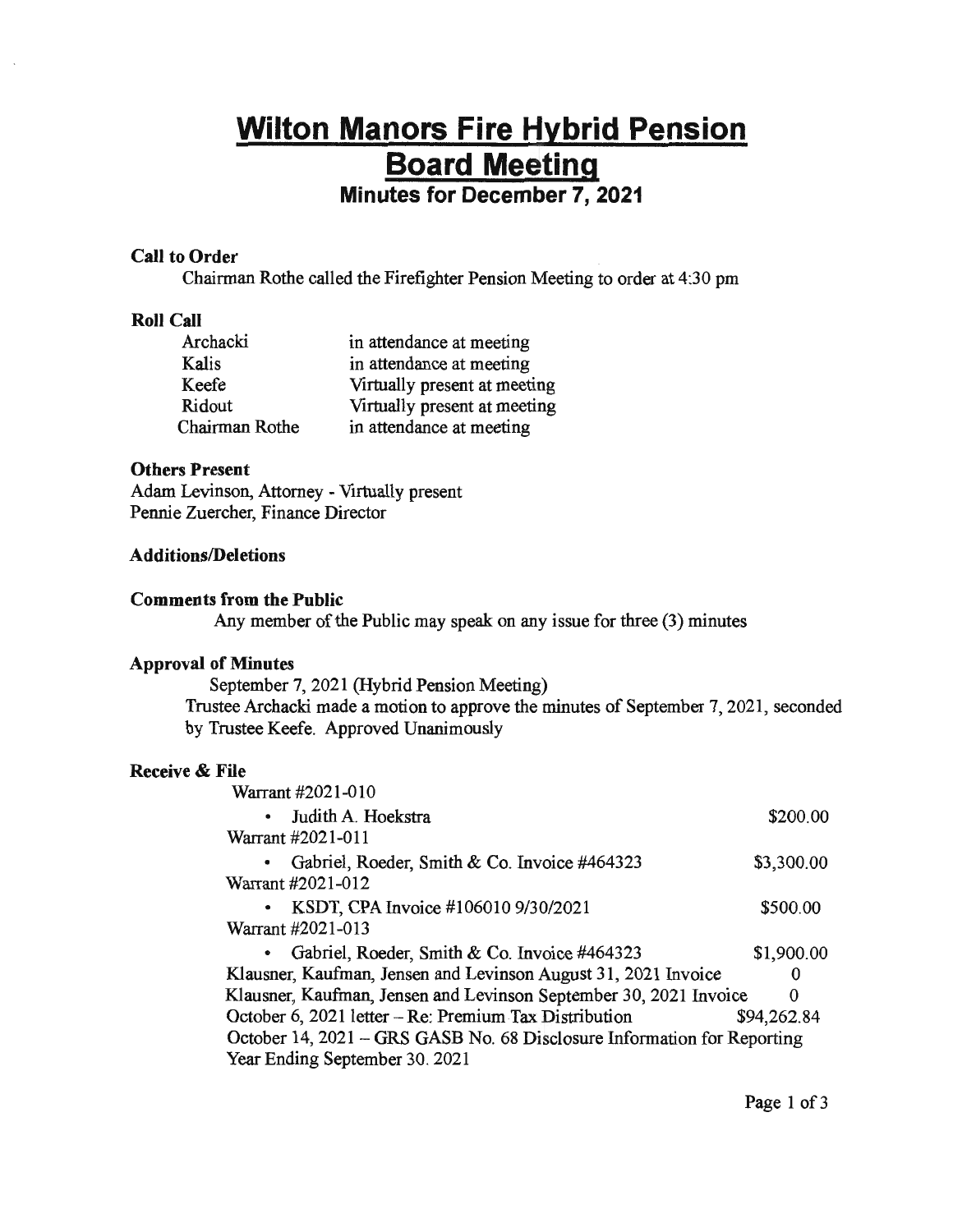### Bookkeeping Services

Attorney Levinson said that the GE & Police Board have been talking about this for the past year. The City's Finance Director had said she would like to see a little more redundancy with the bookkeeping. The GE & Police Board decided to go with GRS who contracts out to an outside bookkeeper who can provide these services. There will be two (2) bookkeepers for a while, Joan Wall will help with the Audit Report and help transition over to the new bookkeeper, Jeanne Kennedy. Attorney Levinson said if the Chair hasn't signed the Bookkeeper Contract make sure he gets a copy to sign, this was approved at the last meeting. Attorney Levinson said the reason for the change was to have things run smoothly and efficiently.

Chairman Rothe asked about the State Report and was told it was approved. The State Report for this year will be completed sometime in March.

### New Business

Discussion Share Plan Distribution

Attorney Levinson said once we get the certification from the actuary, then the Share Plan Distributions can be made. The Ordinance states that the share distribution should be allocated on or about March  $15<sup>th</sup>$ . Attorney Levinson said he encourages the Fire Board to look at the reports that the GE & Police Board receive, this was a good fiscal year.

### Report from Pension Attorney

In Tallahassee everything seems to be quite on the pension side. Things are all pretty good  $\&$ looks forward to seeing everyone at the next meeting.

### Reports from Board Members

Trustee Archacki made a motion to distribute the share plan distribution after January 1st and when it is certified by the actuary, seconded by Trustee Kalis.

Trustee Ridout made a motion for a member to receive a pension benefit when eligible, after the actuary certifies the calculation.